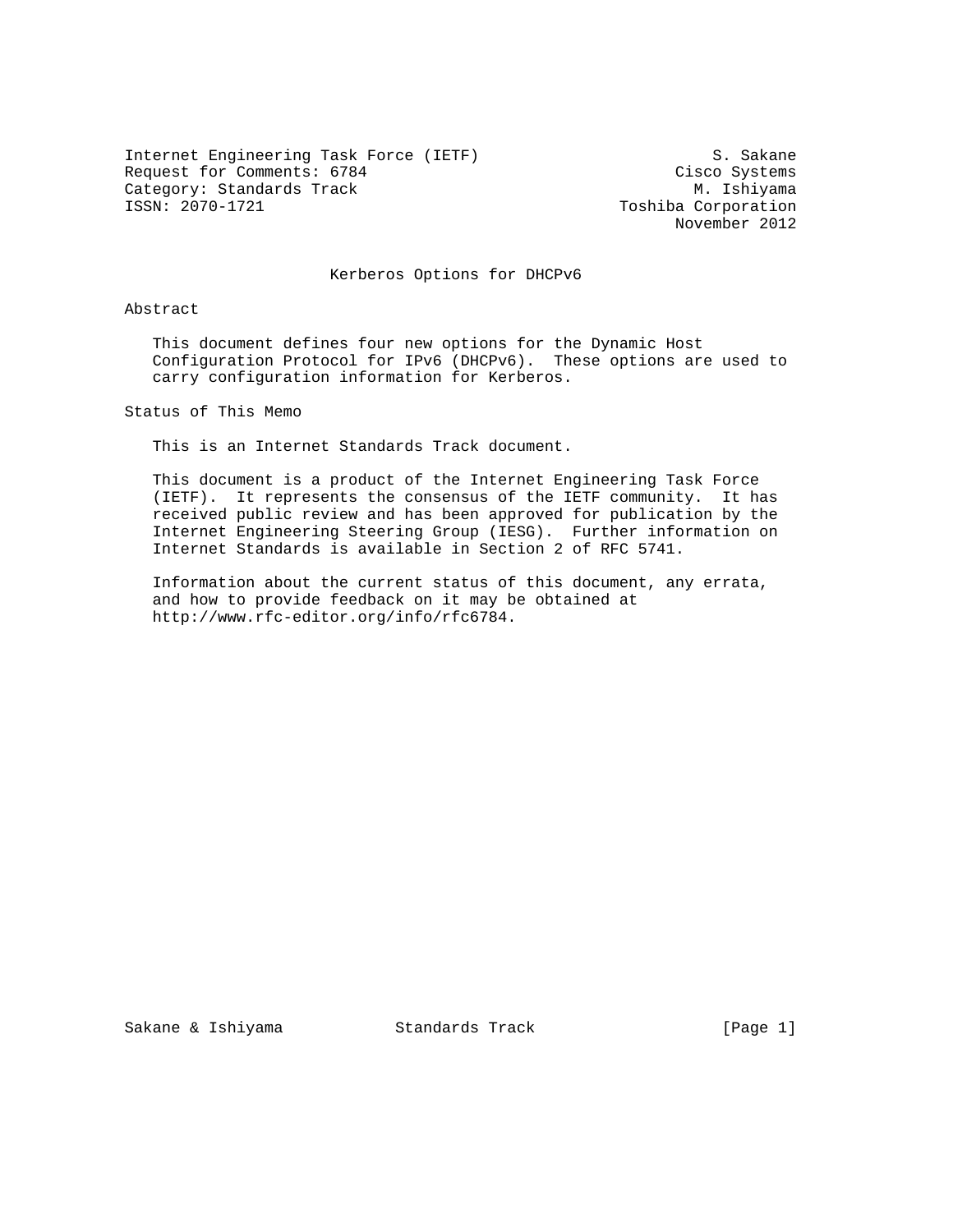Copyright Notice

 Copyright (c) 2012 IETF Trust and the persons identified as the document authors. All rights reserved.

 This document is subject to BCP 78 and the IETF Trust's Legal Provisions Relating to IETF Documents

 (http://trustee.ietf.org/license-info) in effect on the date of publication of this document. Please review these documents carefully, as they describe your rights and restrictions with respect to this document. Code Components extracted from this document must include Simplified BSD License text as described in Section 4.e of the Trust Legal Provisions and are provided without warranty as described in the Simplified BSD License.

 This document may contain material from IETF Documents or IETF Contributions published or made publicly available before November 10, 2008. The person(s) controlling the copyright in some of this material may not have granted the IETF Trust the right to allow modifications of such material outside the IETF Standards Process. Without obtaining an adequate license from the person(s) controlling the copyright in such materials, this document may not be modified outside the IETF Standards Process, and derivative works of it may not be created outside the IETF Standards Process, except to format it for publication as an RFC or to translate it into languages other than English.

## Table of Contents

|  | 3.1. Kerberos Principal Name Option 4                    |  |
|--|----------------------------------------------------------|--|
|  |                                                          |  |
|  |                                                          |  |
|  |                                                          |  |
|  |                                                          |  |
|  |                                                          |  |
|  |                                                          |  |
|  |                                                          |  |
|  |                                                          |  |
|  |                                                          |  |
|  |                                                          |  |
|  |                                                          |  |
|  | Appendix A. An Example of the Operation of the Client 11 |  |

Sakane & Ishiyama Standards Track [Page 2]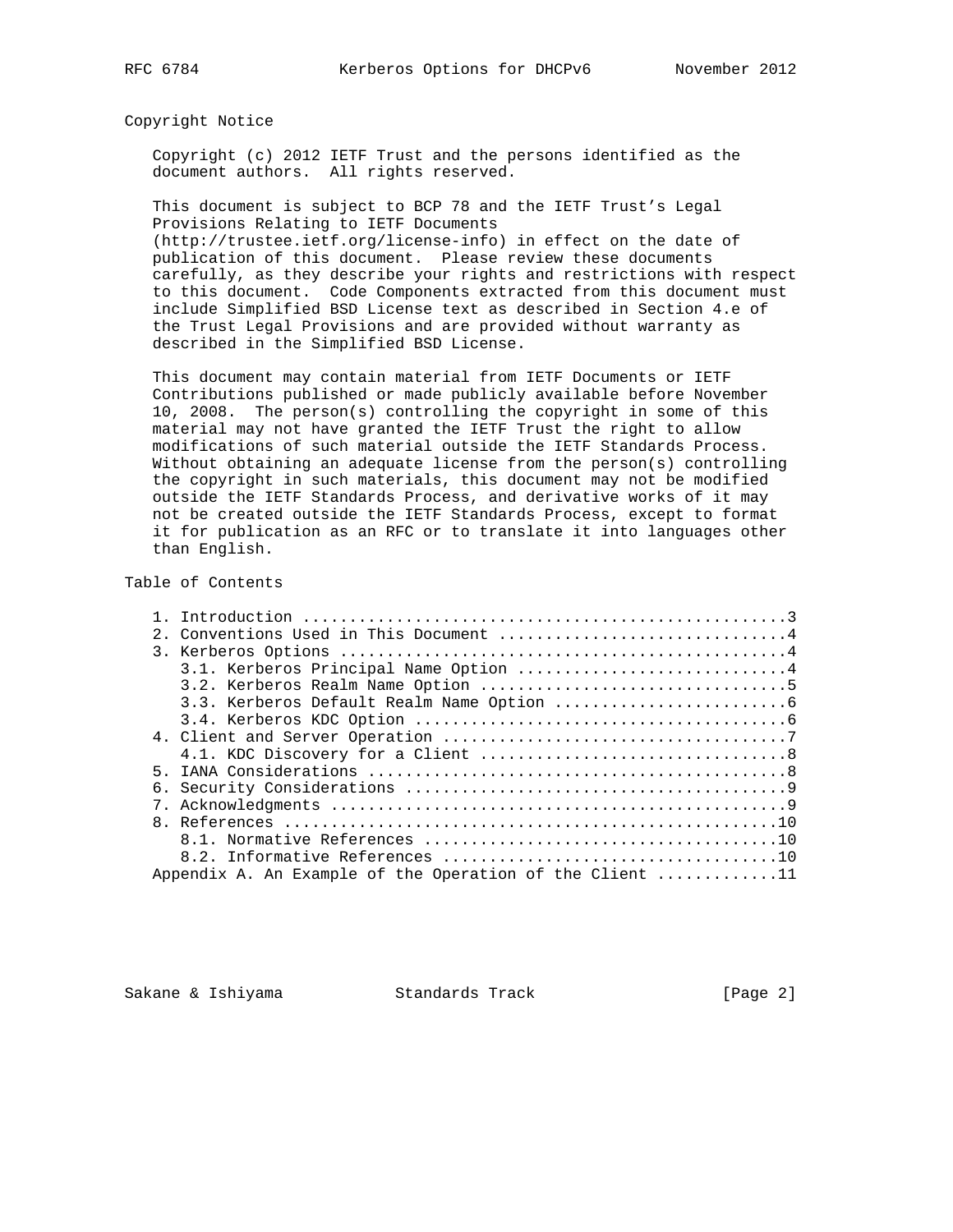## 1. Introduction

 Kerberos Version 5 [RFC4120] is a trusted third-party authentication system. Each organization wishing to use Kerberos establishes its own "realm", and each client is registered as part of that realm. At least one Key Distribution Center (KDC) is required for the operation of a Kerberos realm.

 When a client wishes to communicate with, and be authenticated to, a Kerberos application server (also a client of the KDC), the client identifies itself, and its realm, to the KDC and acquires a credential from the KDC. The client then presents the credential to the Kerberos application server, which can use the credential to authenticate the client. The client needs to know at least one IP address for a KDC in order to initiate this process.

 One example of the application of this protocol is as follows. A student might want to use a shared, public workstation, one that is not configured for Kerberos. If there is a mechanism for the workstation to obtain a realm name and IP address for a KDC, then a student need only input a user-id and pass phrase to be able to use Kerberos.

 The Kerberos V5 specification [RFC4120] defines the use of DNS SRV records [RFC2782] for KDC discovery. Some systems, such as industrial systems, do not use DNS. Such systems already have their own name spaces and their own name resolution systems, including preconfigured mapping tables for devices, and do not use Fully Qualified Domain Names. However, many of these systems do use DHCP.

 Adding a DNS server to such systems may decrease the reliability of the system and increase the management cost. In such an environment, another mechanism is needed to provide an IP address for the KDC. For the PacketCable Architecture [PCARCH], RFC 3634 [RFC3634] defines the KDC Server Address sub-option for the DHCPv4 CableLabs Client Configuration option. However, a mechanism is still needed to provide a realm name and an IPv6 address -- one that does not depend on any external architecture.

 This document defines a Kerberos option for DHCPv6 that provides a realm name and/or a list of KDC IP addresses. This option does not replace or modify any of the existing methods for obtaining this information.

Sakane & Ishiyama Standards Track [Page 3]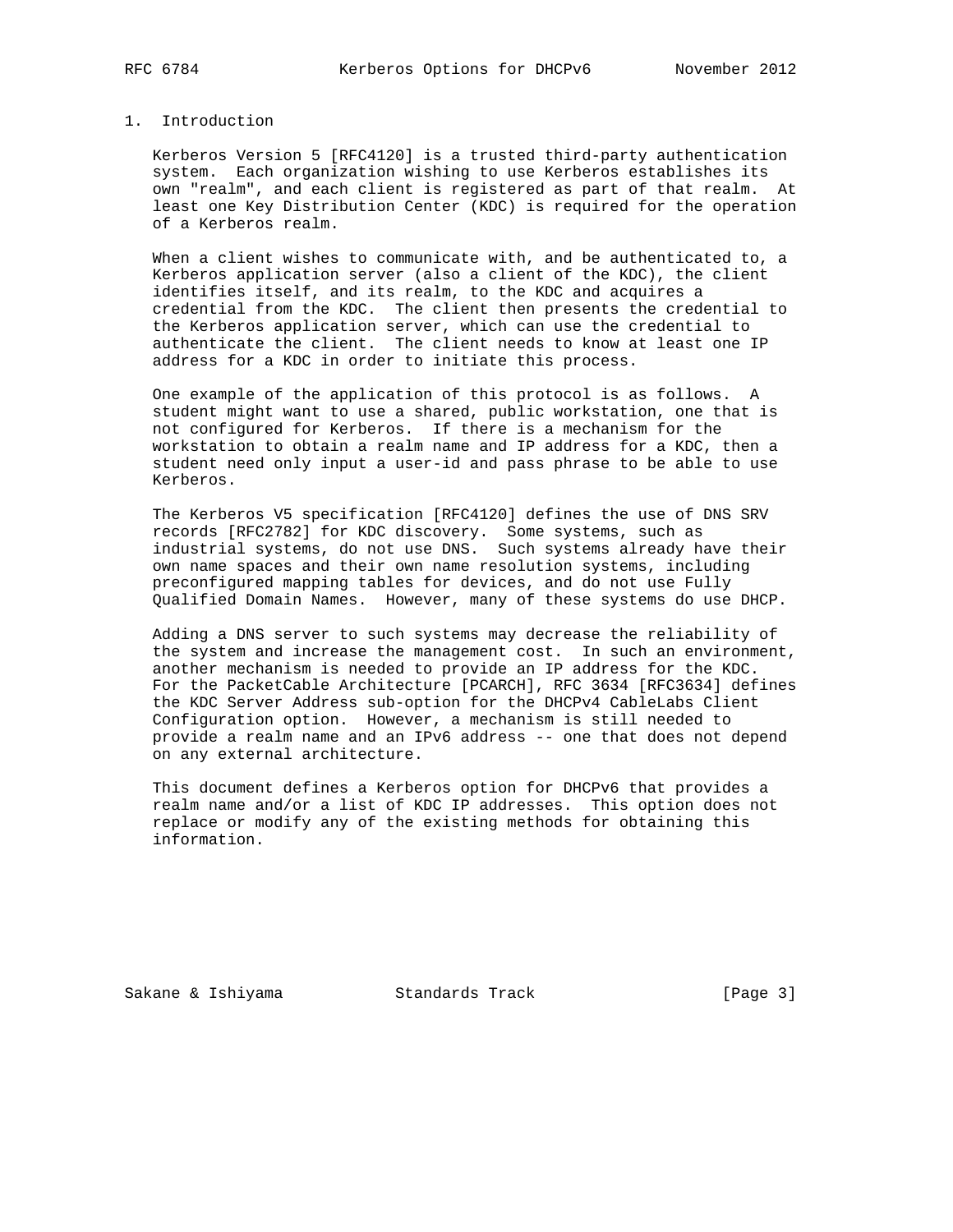2. Conventions Used in This Document

 The key words "MUST", "MUST NOT", "REQUIRED", "SHALL", "SHALL NOT", "SHOULD", "SHOULD NOT", "RECOMMENDED", "MAY", and "OPTIONAL" in this document are to be interpreted as described in RFC 2119 [RFC2119].

 It is assumed that the readers are familiar with the terms and concepts described in DHCPv6 [RFC3315], Kerberos V5 [RFC4120], and DNS SRV [RFC2782].

3. Kerberos Options

 This document defines four DHCPv6 configuration parameters for Kerberos.

 Kerberos Principal Name Option Kerberos Realm Name Option Kerberos Default Realm Name Option Kerberos KDC Option

 This section describes the format of each option and the usage of each field in that option.

 These options, except for the Kerberos KDC Option, MUST NOT appear more than once in a DHCPv6 message.

3.1. Kerberos Principal Name Option

 The Kerberos Principal Name Option carries the name of a Kerberos principal. This is sent by the client to the DHCPv6 server, which MAY use it to select a specific set of configuration parameters, either for a client or for a Kerberos application server.

Sakane & Ishiyama Standards Track [Page 4]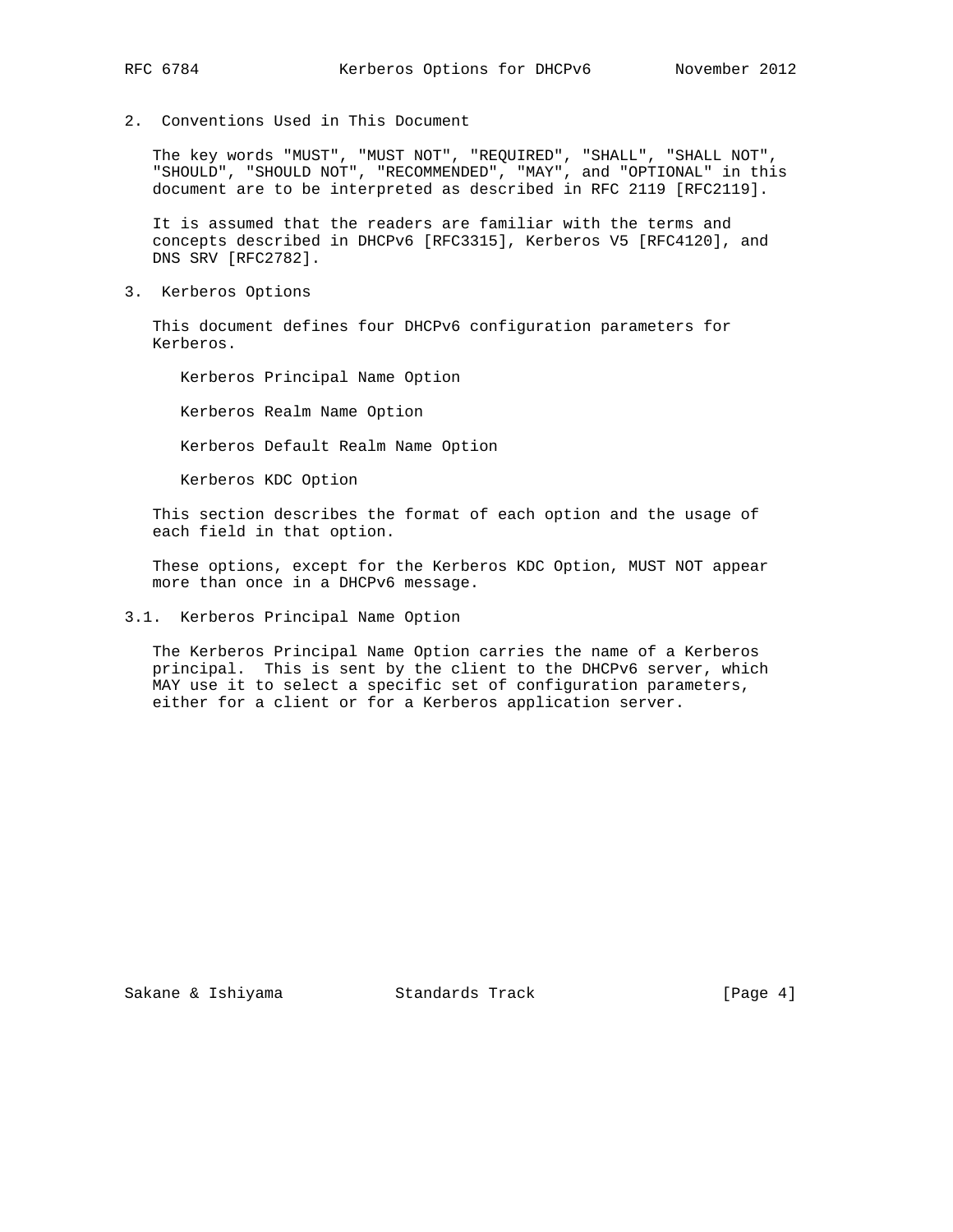The format of the Kerberos Principal Name Option is:

 $0$  and  $1$  and  $2$  3 0 1 2 3 4 5 6 7 8 9 0 1 2 3 4 5 6 7 8 9 0 1 2 3 4 5 6 7 8 9 0 1 +-+-+-+-+-+-+-+-+-+-+-+-+-+-+-+-+-+-+-+-+-+-+-+-+-+-+-+-+-+-+-+-+ | OPTION\_KRB\_PRINCIPAL\_NAME | option-len +-+-+-+-+-+-+-+-+-+-+-+-+-+-+-+-+-+-+-+-+-+-+-+-+-+-+-+-+-+-+-+-+ : : : principal-name : : (variable length) : : : +-+-+-+-+-+-+-+-+-+-+-+-+-+-+-+-+-+-+-+-+-+-+-+-+-+-+-+-+-+-+-+-+

- o option-code (16 bits): OPTION\_KRB\_PRINCIPAL\_NAME (75)
- o option-len (16 bits): length of the principal-name field.
- o principal-name (variable): a client principal name. The encoding of the principal-name field MUST conform to the definition of "PrincipalName" in Section 5.2.2 of RFC 4120 [RFC4120].

3.2. Kerberos Realm Name Option

 The Kerberos Realm Name Option carries a Kerberos realm name. A DHCPv6 client uses this option to specify to a DHCPv6 server which realm the client wants to access.

The format of the Kerberos Realm Name Option is:

 $0$  and  $1$  and  $2$  3 0 1 2 3 4 5 6 7 8 9 0 1 2 3 4 5 6 7 8 9 0 1 2 3 4 5 6 7 8 9 0 1 +-+-+-+-+-+-+-+-+-+-+-+-+-+-+-+-+-+-+-+-+-+-+-+-+-+-+-+-+-+-+-+-+ OPTION\_KRB\_REALM\_NAME | option-len +-+-+-+-+-+-+-+-+-+-+-+-+-+-+-+-+-+-+-+-+-+-+-+-+-+-+-+-+-+-+-+-+ : : : realm-name : : (variable length) : : : +-+-+-+-+-+-+-+-+-+-+-+-+-+-+-+-+-+-+-+-+-+-+-+-+-+-+-+-+-+-+-+-+

- o option-code (16 bits): OPTION\_KRB\_REALM\_NAME (76)
- o option-len (16 bits): the length of the realm-name field in octets.
- o realm-name (variable): a realm-name. The encoding of the realm-name field MUST conform to the definition of "Realm" in Section 5.2.2 of RFC 4120 [RFC4120].

Sakane & Ishiyama Standards Track [Page 5]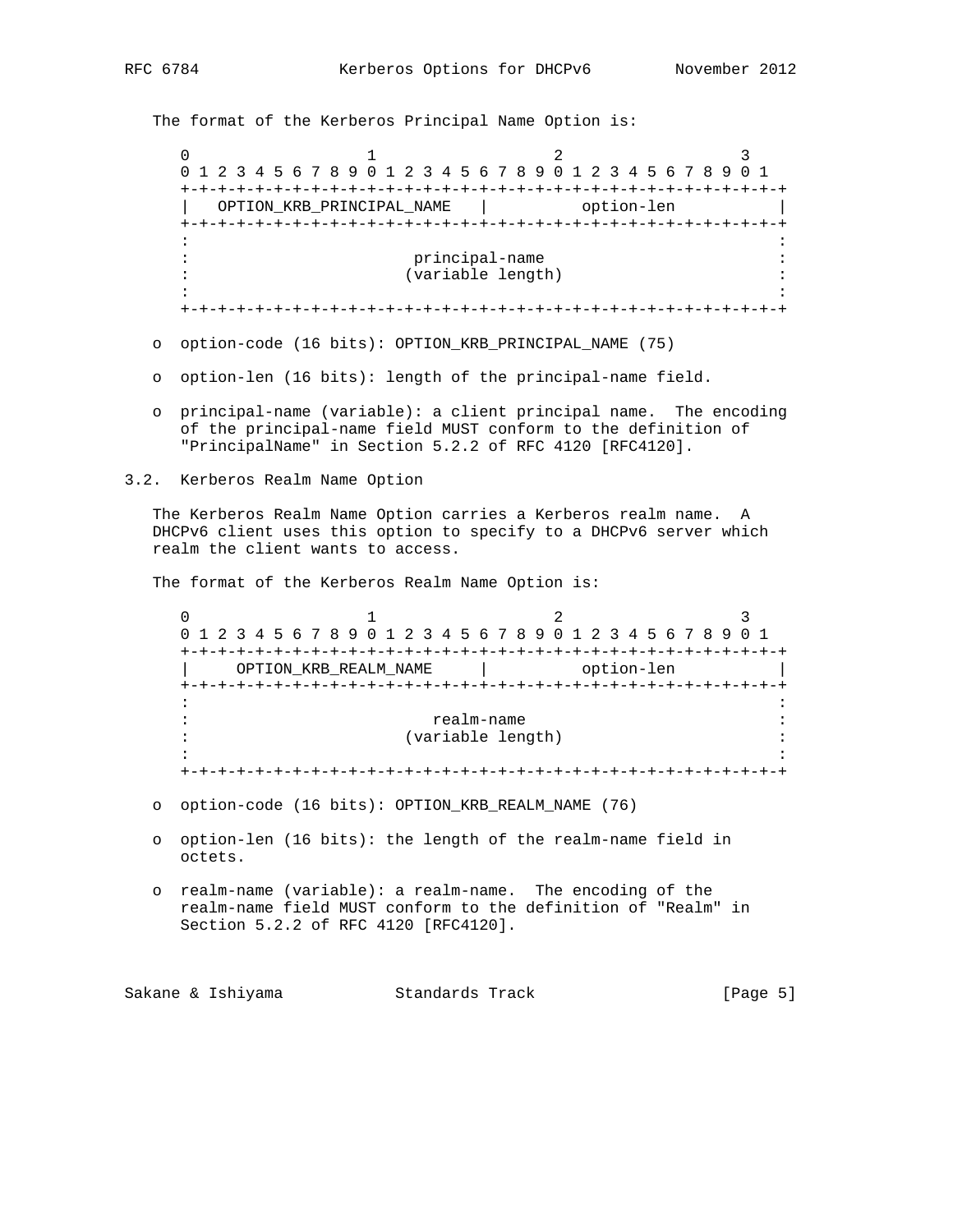3.3. Kerberos Default Realm Name Option

 The Kerberos Default Realm Name Option is used to specify a default realm name for the Kerberos system. A DHCPv6 server uses this option to specify the default realm name to both clients and Kerberos application servers.

 The option-code of this option is OPTION\_KRB\_DEFAULT\_REALM\_NAME (77). The format and usage of the option-len and realm-name fields are identical to those for the Kerberos Realm Name Option.

3.4. Kerberos KDC Option

 The Kerberos KDC Option is used to provide configuration information about a KDC.

 The format of the Kerberos KDC Option is: 0  $1$   $2$   $3$ 

 0 1 2 3 4 5 6 7 8 9 0 1 2 3 4 5 6 7 8 9 0 1 2 3 4 5 6 7 8 9 0 1 +-+-+-+-+-+-+-+-+-+-+-+-+-+-+-+-+-+-+-+-+-+-+-+-+-+-+-+-+-+-+-+-+ OPTION\_KRB\_KDC | option-len +-+-+-+-+-+-+-+-+-+-+-+-+-+-+-+-+-+-+-+-+-+-+-+-+-+-+-+-+-+-+-+-+ Priority | Weight +-+-+-+-+-+-+-+-+-+-+-+-+-+-+-+-+-+-+-+-+-+-+-+-+-+-+-+-+-+-+-+-+ | Transport Type| Port Number | | +-+-+-+-+-+-+-+-+-+-+-+-+-+-+-+-+-+-+-+-+-+-+-+-+ | | | | | | KDC IPv6 address +---------------+ | | | +-+-+-+-+-+-+-+-+-+-+-+-+-+-+-+-+-+-+-+-+-+-+-+-+ : : : : realm-name : : (variable length) : : : +-+-+-+-+-+-+-+-+-+-+-+-+-+-+-+-+-+-+-+-+-+-+-+-+-+-+-+-+-+-+-+-+

- o option-code (16 bits): OPTION\_KRB\_KDC (78)
- o option-len (16 bits): 23 + the length of the realm-name field in octets.
- o Priority (16 bits): see the description of the Weight field.

Sakane & Ishiyama Standards Track [Page 6]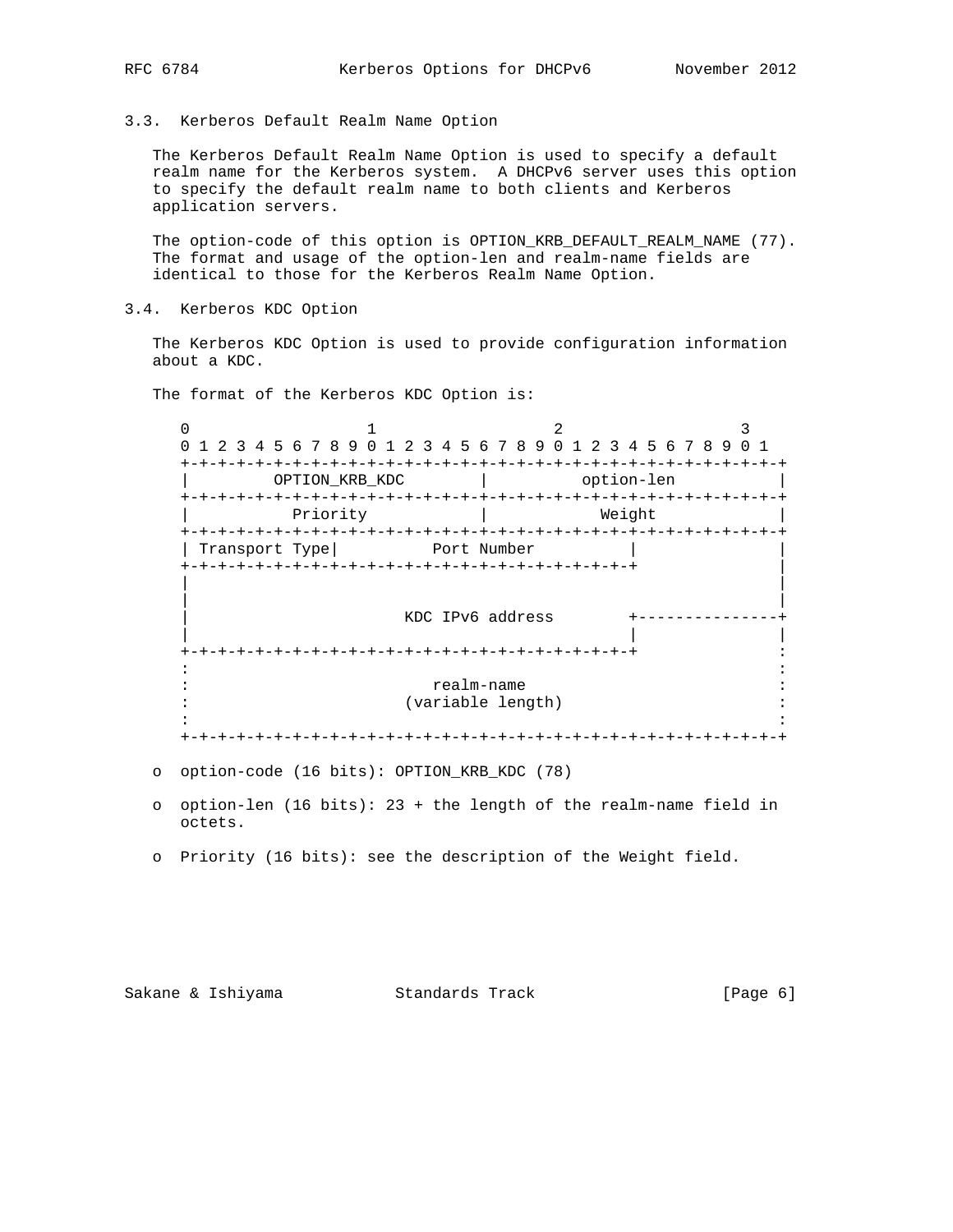- o Weight (16 bits): the Priority and Weight fields provide a hint to the client as to which KDC to select. The usage of the Priority and Weight values MUST follow the specification for DNS SRV [RFC2782].
- o Transport Type (8 bits): The Transport Type specifies the transport protocol used for Kerberos. Kerberos [RFC4120] defines UDP and TCP transports. Exchanges over TCP are further described in [RFC5021], while the transport of Kerberos over Transport Layer Security (TLS) is described in [RFC6251].

The transport type is defined below.

| Value          | Transport Type |
|----------------|----------------|
|                |                |
| 0              | Reserved       |
|                | UDP            |
| $\mathfrak{D}$ | TCP            |
| ર              | TLS            |
| $4 - 254$      | Unassigned     |
| 255            | Reserved       |
|                |                |

- o Port Number (16 bits): the port number on which the KDC listens.
- o KDC IPv6 address (128 bits): the IPv6 address of the KDC.
- o realm-name (variable): the name of the realm for which the specified KDC provides service. The encoding of the realm-name field MUST conform to the definition of "Realm" in Section 5.2.2 of RFC 4120 [RFC4120].
- 4. Client and Server Operation

 This section describes the operations of the client and server. It assumes that the client has been configured with a principal name.

 If a client requires a realm name, the client sends a DHCPv6 Option Request Option (ORO) specifying the Kerberos Default Realm Name Option. The DHCPv6 server responds with a Reply message containing a Kerberos Default Realm Name Option.

 If a client requires configuration parameters for a KDC, the client sends a DHCPv6 ORO specifying the Kerberos KDC Option. The client MAY include a Kerberos Principal Name Option. The client MAY include a Kerberos Realm Name Option.

 The DHCPv6 server replies with one or more sets of configuration parameters for a Kerberos KDC. If the client has specified either a

Sakane & Ishiyama Standards Track [Page 7]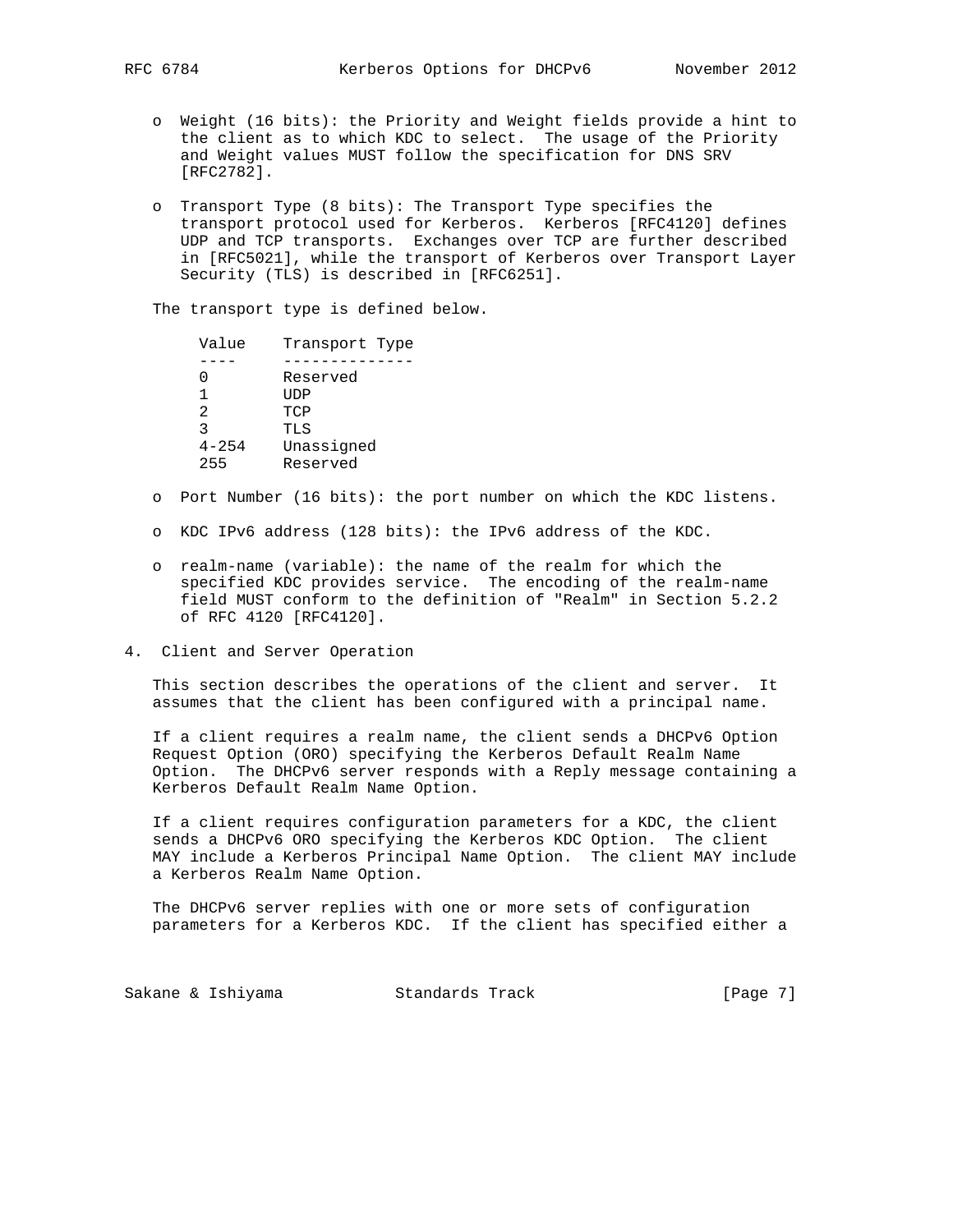Kerberos Principal Name Option or a Kerberos Realm Name Option, then the DHCPv6 server MAY use those parameters to select specific sets of configuration parameters.

 Where the server replies with more than one set of configuration parameters, the usage of the Priority and Weight fields by the client MUST follow the specification for DNS SRV [RFC2782].

 The client MAY include other options with data values as hints to the DHCPv6 server about parameter values the client would like to have returned; this is specified in Section 18.1.5 of RFC 3315 [RFC3315].

4.1. KDC Discovery for a Client

 When a client implements both the DNS method defined by Section 7.2.3.2 of [RFC4120] and the DHCP method defined by this document, the choice of method is determined by local policy. The administrator of the realm usually defines the method as part of the configuration of the client before the client is installed.

 When no criteria have been specified and the client could get the Kerberos information from either the DNS server or the DHCPv6 server, then the information from DNS SHOULD be preferred.

5. IANA Considerations

 IANA has assigned four option codes from the DHCPv6 Option Codes registry for the following:

- 75 OPTION\_KRB\_PRINCIPAL\_NAME
- 76 OPTION\_KRB\_REALM\_NAME
- 77 OPTION\_KRB\_DEFAULT\_REALM\_NAME
- 78 OPTION\_KRB\_KDC

 IANA has created the Kerberos Message Transport Types sub-registry, under the Kerberos Parameters registry. The initial entries are described in Section 3.4.

 The assignment of future entries is by "IETF Review" policy as described in BCP 26 [RFC5226]. Per that policy, a document specifies the symbolic name of such entries, which are assigned numeric codes by IANA once publication is approved.

Sakane & Ishiyama Standards Track [Page 8]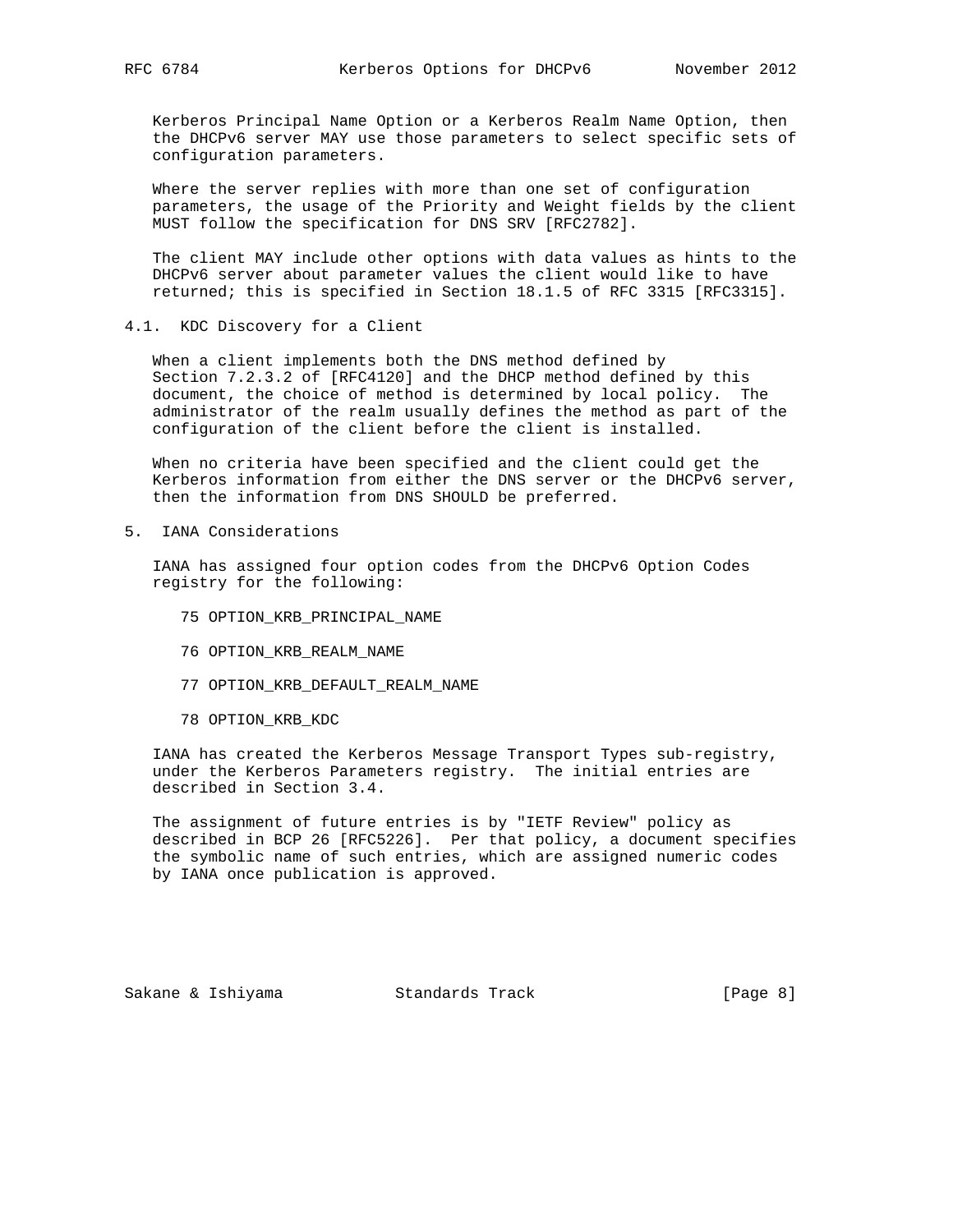### 6. Security Considerations

The security considerations in RFC 3315 [RFC3315] apply.

 DHCPv6 messages can be modified in transit. If an adversary modifies the response from a DHCPv6 server or injects its own response, a client may be led into contacting a malicious KDC. Both cases are categorized as a Denial-of-Service (DoS) attack. However, a malicious KDC does not know the shared key and so is unable to proceed any further with the exchange. If a client receives a response from such a KDC, the client can use the shared key to detect that the message originates from a malicious KDC.

 A shared, unconfigured workstation may obtain its KDC information, and default realm, via DHCPv6. Such a workstation may not have a host or other service key, and thus it may be unable to validate the Ticket-Granting Ticket issued by the KDC. A modified DHCPv6 response would then result in the workstation talking to a malicious KDC, and the workstation would not be able to detect that this has happened. This in turn could allow access by unauthorized users.

 To minimize potential vulnerabilities, a client SHOULD use DHCPv6 authentication as defined in Section 21 of RFC 3315 [RFC3315].

 Kerberos information may be manually configured on the client before requesting information from DHCPv6. Manual configuration of the device SHOULD be preferred to configuration via the DHCPv6 server.

7. Acknowledgments

 The authors are very grateful to Nobuo Okabe and Shigeya Suzuki. They contributed the explanation as to why DNS is inappropriate for some industry networks. Ted Lemon made many suggestions to improve DHCP aspects of this specification. Ken'ichi Kamada and Yukiyo Akisada contributed to the initial work on this document. Tom Petch helped to improve the readability of this document. The authors also thank Jeffrey Hutzelman, Kazunori Miyazawa, Kensuke Hosoya, Nicolas Williams, Nobumichi Ozoe, Sam Hartman, and Stephen Farrell. They made valuable comments and suggestions.

Sakane & Ishiyama Standards Track [Page 9]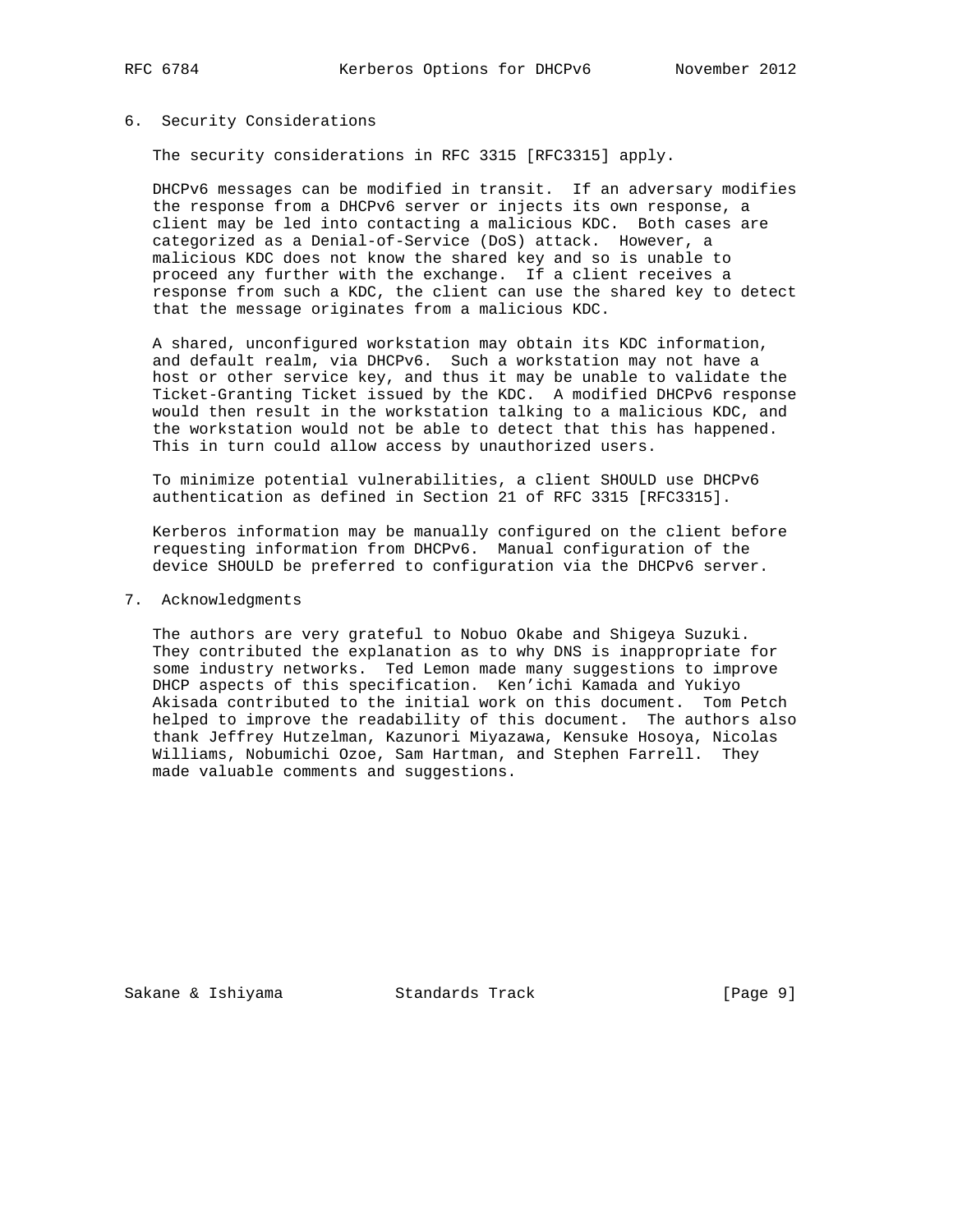# 8. References

- 8.1. Normative References
	- [RFC2119] Bradner, S., "Key words for use in RFCs to Indicate Requirement Levels", BCP 14, RFC 2119, March 1997.
	- [RFC2782] Gulbrandsen, A., Vixie, P., and L. Esibov, "A DNS RR for specifying the location of services (DNS SRV)", RFC 2782, February 2000.
	- [RFC3315] Droms, R., Bound, J., Volz, B., Lemon, T., Perkins, C., and M. Carney, "Dynamic Host Configuration Protocol for IPv6 (DHCPv6)", RFC 3315, July 2003.
	- [RFC4120] Neuman, C., Yu, T., Hartman, S., and K. Raeburn, "The Kerberos Network Authentication Service (V5)", RFC 4120, July 2005.
	- [RFC5021] Josefsson, S., "Extended Kerberos Version 5 Key Distribution Center (KDC) Exchanges over TCP", RFC 5021, August 2007.
	- [RFC5226] Narten, T. and H. Alvestrand, "Guidelines for Writing an IANA Considerations Section in RFCs", BCP 26, RFC 5226, May 2008.
- 8.2. Informative References
	- [PCARCH] CableLabs, "PacketCable 1.0(TM) Architecture Framework Technical Report", December 1999, <http://www.packetcable.com/downloads/specs/ pkt-tr-arch-v01-991201.pdf>.
	- [RFC3634] Luehrs, K., Woundy, R., Bevilacqua, J., and N. Davoust, "Key Distribution Center (KDC) Server Address Sub-option for the Dynamic Host Configuration Protocol (DHCP) CableLabs Client Configuration (CCC) Option", RFC 3634, December 2003.
	- [RFC6251] Josefsson, S., "Using Kerberos Version 5 over the Transport Layer Security (TLS) Protocol", RFC 6251, May 2011.

Sakane & Ishiyama  $\blacksquare$  Standards Track  $\blacksquare$  [Page 10]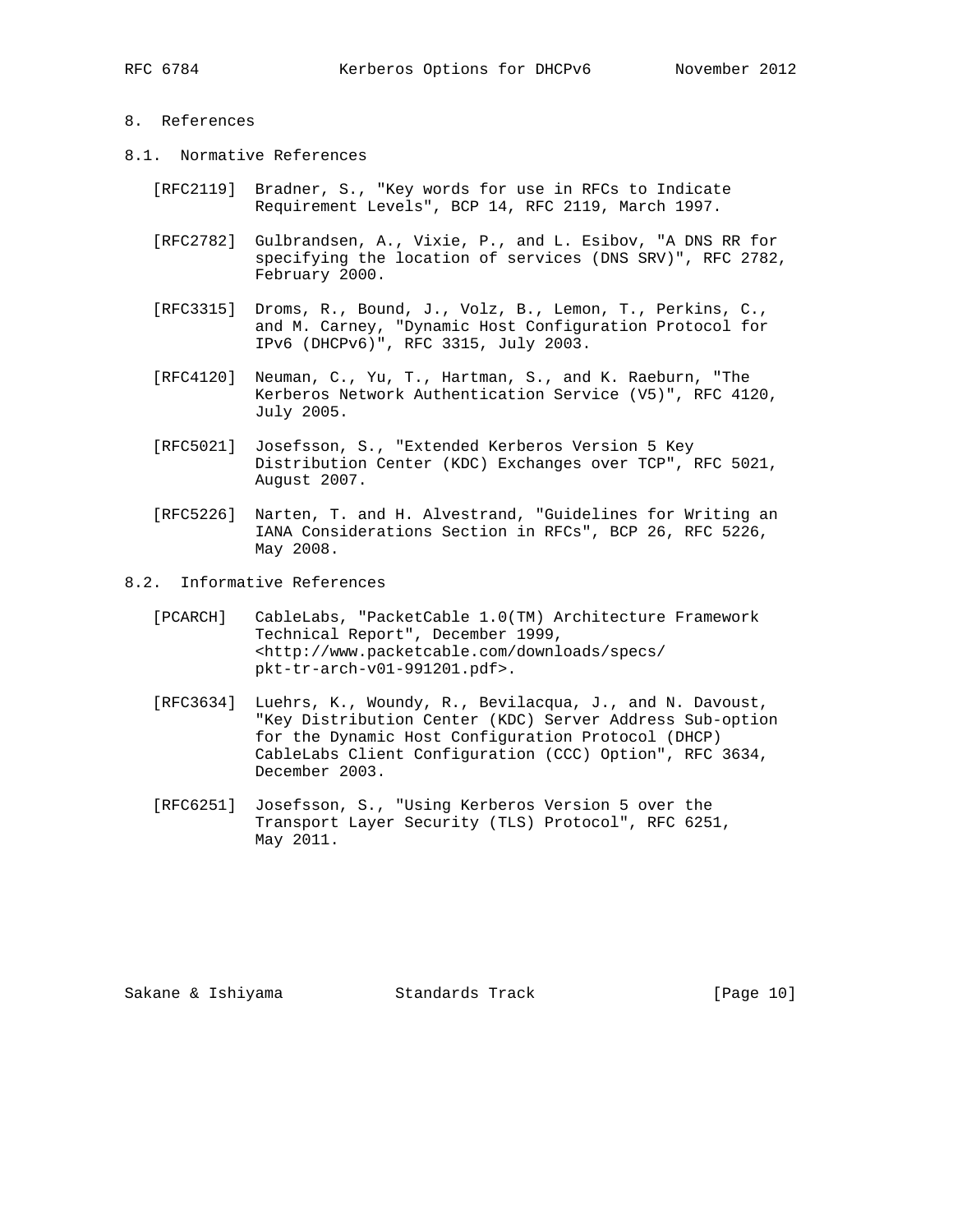Appendix A. An Example of the Operation of the Client

 When no criteria have been specified and the client could get the Kerberos information from either the DNS server or the DHCPv6 server, then the information from DNS SHOULD be preferred. The following is an informational guide for the client in such an environment.



- 1) Initially, the client requests both DNS and Kerberos information from the DHCPv6 server.
- 2) If the DHCPv6 server replies with Kerberos information and not with DNS information, then the client uses that information.
- 3) If the DHCPv6 server does not reply or replies with only DNS information, then the client requests Kerberos information from the DNS server.
- 4) If the client gets no response or no Kerberos information from the DNS server, then the client terminates the process.
- 5) If the client gets Kerberos information from the DNS server, then the client uses that information.
- 6) If, as the result of (1), the DHCPv6 server replies with both DNS and Kerberos information, then the client requests Kerberos information from the DNS server.

Sakane & Ishiyama Standards Track [Page 11]